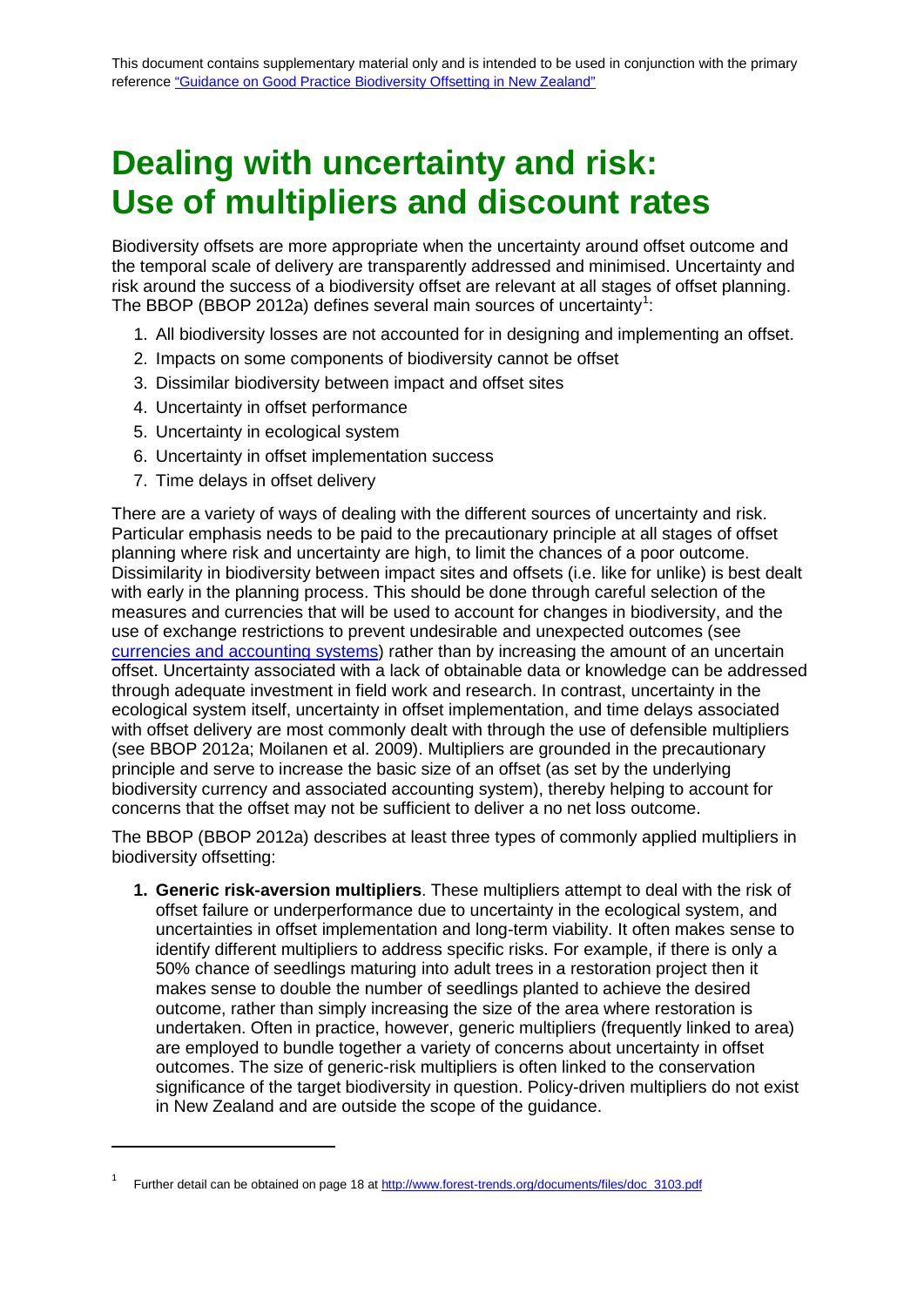Another way of establishing multipliers in offset specifications is relative to known or estimated margins of error; for example, where confidence levels can be constructed using available and reliable data distributions for a particular biodiversity measure and projections of offset gains.

**2. Time-discounting multipliers**. This kind of multiplier can be calculated through the discounting procedure and estimation of 'Net Present Biodiversity Value' (Overton et al 2012) and then applied to the basic offset recommendation from the non-temporal accounting model. Offsetting discount rates adopt principles from accounting that devalue biodiversity in the future compared with its present value, resulting in a larger offset. Discount rates are intended as a composite measure of social willingness to accept certain loss of biodiversity now in exchange for uncertain gain in the future (Denne & Bond-Smith 2011; BBOP 2012a). The use of discount rates is not universally agreed because there are differing views about whether society values biodiversity in the same way that it does money.

Multipliers based on time discounting can be very large when used with offset activities that take a long time to deliver biodiversity gains (such as ecological restoration of highly degraded habitats or habitats that develop slowly (Moilanen et al. 2009). Accordingly, if a decision is made to use a discount rate, it is important to understand the implications of the discount rate applied to the calculation. It is also good practice to justify the discount rate used in a transparent manner with stakeholders and decision makers.

*If a decision is made not to apply time discounting, then it is good practice to provide for stakeholder participation when addressing uncertainty associated with time delays.* Ultimately, the best way to avoid uncertainty is to deliver an offset before the impact occurs (Bekessy et al. 2010).

**3. Conservation outcome multipliers**. The essential aim of these multipliers is ensuring that landscape- or regional-scale conservation goals are met. They can help to ensure that already threatened ecosystems or habitats do not become more threatened as a result of development impacts. As such, they can be designed to reflect systematic conservation planning processes (Margules & Pressy 2000) to meet national or local conservation targets. Thus, where a biodiversity component is of particular conservation importance (e.g. limited in spatial extent), or where a specific conservation target (such as '30% remaining' or 'at least 5000 ha') has been set, conservation outcome multipliers can be applied that move biodiversity towards that target. The size of the multiplier depends upon the amount of the biodiversity component that remains, its current conservation status, and a decision about what represents an acceptable level of accumulated loss across the landscape scale (see Brownlie et al. 2007 (cited in BBOP 2009b) for an example in Western Cape, South Africa). Currently, conservation outcome multipliers have not been used in New Zealand, but systematic conservation planning could make them available for future developments.

The advantage of multipliers is that they tend to be easy to understand, implement, and audit. Yet, in practice, they are difficult to calculate accurately and thus do not always meet with broad agreement. Therefore it is *good practice to include stakeholder participation when making decisions about the size of multipliers and to justify their size rather than to make decisions on an unjustified precautionary basis*. For example, offset designers should ask themselves 'what is the logic behind proposed offset ratios? Do the ratios ensure replacement of like ecosystems with like and restoration of spatially dependent processes?' (Walker et al. 2009). Where uncertainty is high, multipliers may need to be very large if they are to provide adequate protection against failure to deliver no net loss (Moilanen et al. 2009).